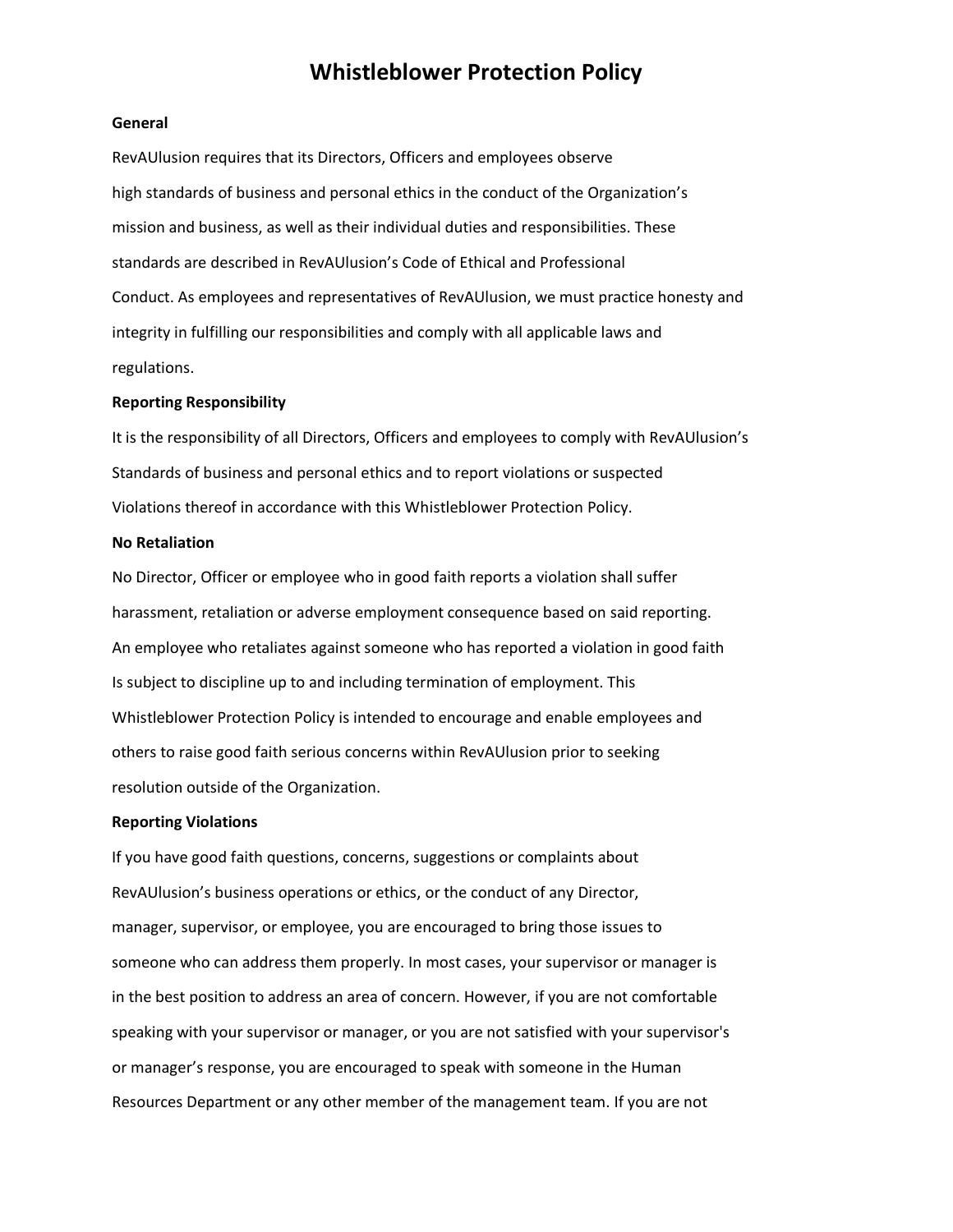## **Whistleblower Protection Policy**

Comfortable approaching anyone on the management team or in the Human Resources Department, you are asked to direct your concerns to one of the RevAUlusion Board of Directors, who may be contacted confidentially via U.S. Postal Service, addressed: RevAUlusion Board of Directors, HR Committee, **CONFIDENTIAL**, 10730 Potranco Rd, Suite 122-212, San Antonio, TX 78253. Supervisors and managers are required to report complaints or suspected violations to the Chief Executive Officer within 48hours of receipt of the complaint or discovery of the Suspected violation. If the supervisor or manager prefers, the report can be made Directly to a member of the Board of Directors within the 48-hour time frame.

#### **Accounting and Auditing Matters**

The Audit|Compliance Committee of the Board of Directors shall address all reported concerns or complaints regarding corporate accounting practices, internal controls or auditing. In addition to the aforementioned reporting procedure, if you have any concerns regarding RevAUlusion accounting practices, internal controls or auditing, you are asked to bring those concerns directly to a member of the audit committee of the Board of Directors, who may be contacted confidentially via U.S.P.S., addressed:

RevAUlusion Board of Directors, Audit|Compliance Committee, **CONFIDENTIAL**, 10730 Potranco Rd., Suite 122-212, San Antonio, TX 78253

#### **Acting in Good Faith**

Anyone filing a complaint concerning a violation or suspected violation of RevAUlusion's standards of business and personal ethics must be acting in good faith and have reasonable grounds for believing the information disclosed indicates a violation. Any allegations that prove not to be substantiated and which prove to have been made maliciously or knowingly to be false will be viewed as a serious offense, which could result in discipline up to and including termination of employment or termination of the Director relationship with RevAUlusion.

#### **Confidentiality**

Violations or suspected violations may be submitted on a confidential basis by the complainant or may be submitted anonymously. If you wish to submit your complaint confidentially, you may so indicate to a supervisor, manager, or Director through the aforementioned reporting procedure. If you wish to